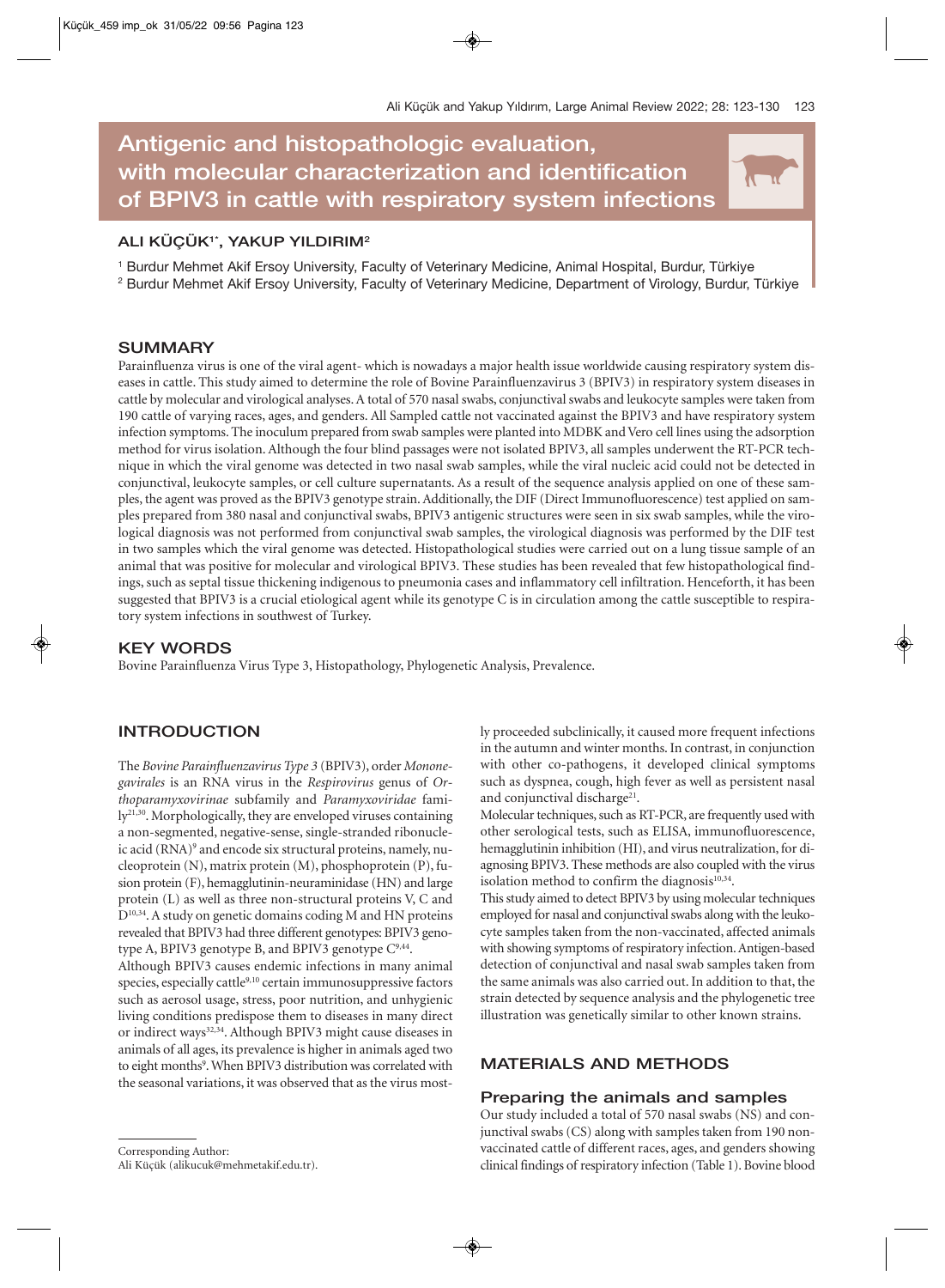**Table 1** - General information about sampled animals.

| Data of Sampled Animals      |     |  |  |  |  |  |  |  |  |  |
|------------------------------|-----|--|--|--|--|--|--|--|--|--|
| Number of Animal Sampled (n) | 190 |  |  |  |  |  |  |  |  |  |
| Age                          |     |  |  |  |  |  |  |  |  |  |
| $<$ 1 age                    | 137 |  |  |  |  |  |  |  |  |  |
| $> 1$ age                    | 53  |  |  |  |  |  |  |  |  |  |
| Gender                       |     |  |  |  |  |  |  |  |  |  |
| Female $(\varphi)$           | 92  |  |  |  |  |  |  |  |  |  |
| Male $(\text{A})$            | 98  |  |  |  |  |  |  |  |  |  |
| Races                        |     |  |  |  |  |  |  |  |  |  |
| Montofon (Brown Swiss)       | 40  |  |  |  |  |  |  |  |  |  |
| Simmental                    | 78  |  |  |  |  |  |  |  |  |  |
| Holstein                     | 72  |  |  |  |  |  |  |  |  |  |

samples from *Vena jugularis* were kept in EDTA (5 mL) tubes, while nasal and conjunctival swab samples were kept in dulbecco's modified eagle medium (DMEM, 1.5 mL) mixed with penicillin (500 IU/mL) and streptomycin (20 mg/mL) according to the cold chain procedure.

After centrifugation for ten minutes at 1200 rpm and 4°C**,** leukocyte layer was dispensed by a sterile Pasteur pipette into sterile tubes (2 mL) containing phosphate-buffered saline (PBS, 1 mL). Leukocyte (250 µL) was centrifuged at 2000 rpm at 4 °C for ten minutes was taken out and put into RNase DNase free tubes (2 mL), which was later added to total RNA isolation commercial solution (750  $\mu$ L) and kept under –80 $\degree$ C for further molecular studies. The NS and CS samples, after evaluation by vortex, were centrifuged at 3000 rpm and 4°C for 20 min followed by the supernatant (250  $\mu$ L) extraction. The samples were transferred into RNase DNase free tubes (2 mL), and total RNA isolation commercial solution (750 µL) was added to and was kept at –80°C until the nucleic acid extraction. The remaining supernatant was kept at –80°C in sterile tubes (2 mL) for further usage in cell culture studies. The NS and CS samples, were centrifuged at 1200 rpm and 4°C for ten minutes. Obtained pellet was diluted with DMEM (50  $\mu$ L) and spread of microscope slide. Smear of cells were dried at room temperature and cooled in chilled-acetone at –20°C for 15 min. Simultaneously, a necroscopic sample was collected for histopathological examination from an animal that died one week after the sample collection and detection of BPIV3 by molecular and antigenic analysis.

#### **Cell line and virus isolation**

The virus was isolated from madine-darby bovine kidney (MDBK) and African green monkey kidney (Vero) cell lines. The cells were grown in 24-well microplates in 10% fetal bovine



**Figure 1** - Phylogenetic tree generated based on the nucleotide sequence alignment of the BPIV3 matrix (M) gene region of the virus obtained in the study (BURDUR/BPIV-3/ Feb.2019) and viral strains from Genbank, unrooted.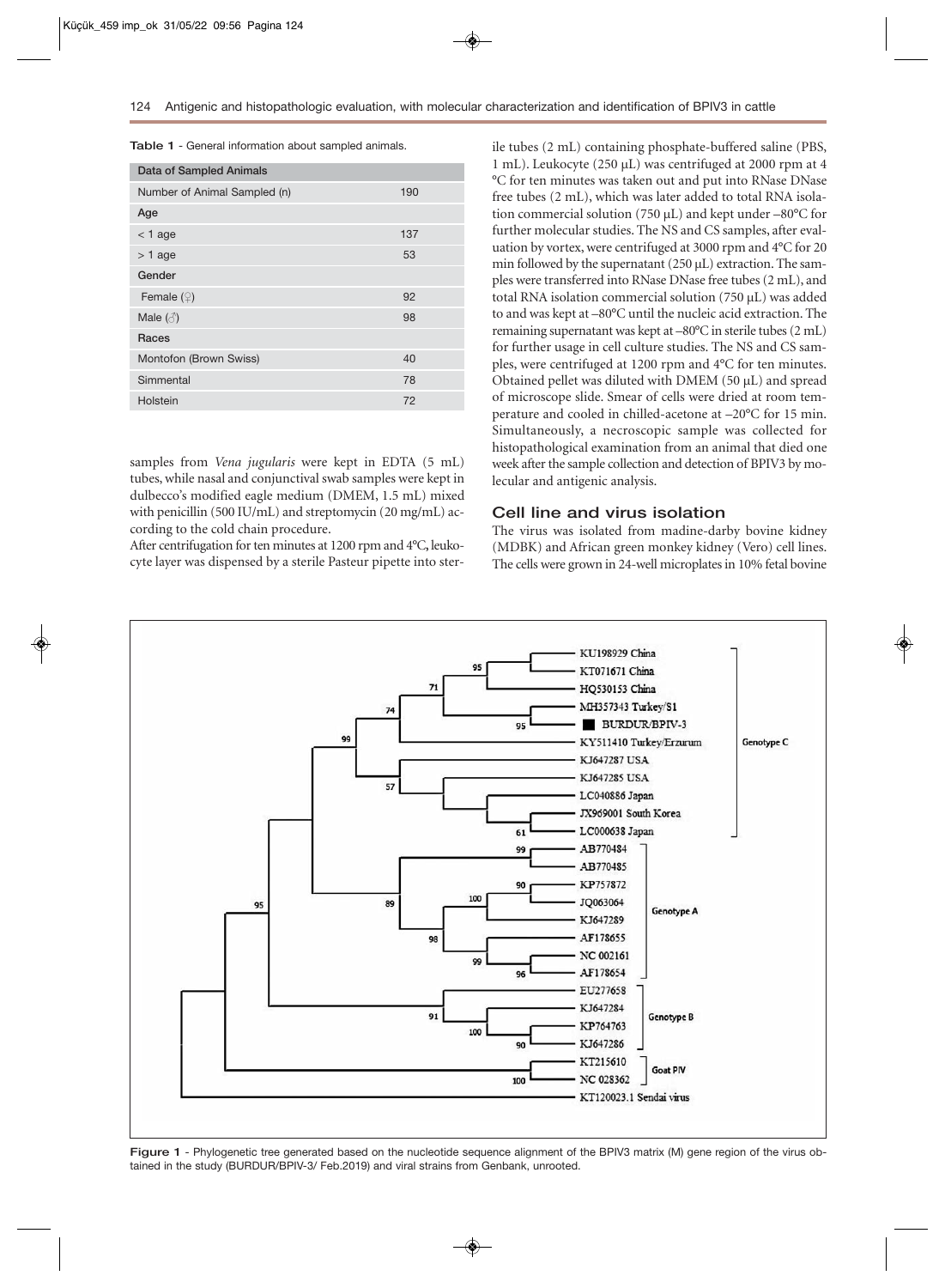serum (FBS) and 1% DMEM containing penicillin/streptomycin. A mixture of cell culture suspension (1 mL) and DMEM was added into each well, followed by the incubation of cells in an incubator (Nüve, Turkey) with a 5%  $CO<sub>2</sub>$  at 37°C. The plates were subcultured when 80% of the plate base was covered.

Swab samples kept in a deep freezer (–80 °C) were thawed in a 37°C water bath, and then inoculum was prepared by passing them through 0.22 µm pore size filters. A total of 400 µL solution was inoculated into each microplate well, and the place was transferred to a 5%  $CO<sub>2</sub>$  incubator at 37°C. After incubation for one hour, the inoculum was removed and mixed with non-serum DMEM (2 mL) and then reincubated with the same volume, followed by the examination of the plate for 4–10 days with an inverted microscope for detecting probable cytopathogenic effects appearing in cells. In spite of four blind passages acquired using microplate supernatants, non-cytopathogenic effect was observed in the cells. Thus, the samples subjected to PCR analysis were further confirmed.

## **RNA extraction, RT-PCR and sequencing**

All samples underwent RNA extraction using a commercial RNA isolation kit (Wizbiosolutions, WizolReagent, Korea), following the manufacturer's instructions. In order to detect BPIV3 by molecular technique, specific primers were synthesized targeting the gene, coding for M protein, with a length of 328 base

pair (bp) (Mforw: AGTGATCTAGATGATGATCCA Mrev: GTTATTGATCCAATTGCTGT)<sup>22</sup>. All samples were treated with the one-step RT-PCR kit (Geneall®HyperScript™one-step RT-PCR master mix, Korea) in which RNA (5 µL) was added to RNAse-Free Water  $(2,5 \mu L)$ , BPIV3 M for  $(1 \mu L)$ , BPIV3 M rev  $(1.5 \mu L)$  and a master mix  $(10 \mu L)$  made up of  $(dNTP \text{ mix})$ (10 mM),  $MgCl<sub>2</sub>$  (2.5 mM), Hyperscript<sup>™</sup> reverse transcriptase, AmpONE™ HS-Taq DNA polymerase) in a total reaction volume (20 µL). Firstly, a complementary DNA (cDNA) was synthesized at 55°C for 30 min followed by viral genome amplification in 35 cycles comprising of 95°C for 15 min predenaturation, 94°C for 1 min denaturation, 1 min annealing at 50°C, and 72°C for 1 min extension. The amplicons were resolved in 1.2% agarose gel containing SafeView™ Classic (0.07 µL/mL, ABM, Canada) and were sequenced (Letgen Biotechnology, Turkey).

The PCR products were directly sequenced by Microsynth AG (Balgach, Switzerland) using the PCR primers. The nucleotide sequencing results were analyzed using DNA Dynamo DNA sequence analysis software along with the comparison of the consensus nucleotide sequences obtained by the Basic Local Alignment Search Tool (BLAST) software of the National Center for Biotechnology Information (NCBI)<sup>3</sup>. The M gene region's phylogenetic analysis targeting a 328-bp region was performed using 26 BPIV-3 sequences obtained from the GenBank database. The phylogenetic analyses were conducted using the MEGA X version $^{20,35}$  with the maximum likelihood (ML) evo-



**Figure 2** - Gel electrophoresis image of BPIV3 RT-PCR products, 156-166 field nasal swab samples, 163 positive nasal swab samples.



**Figure 3** - Gel electrophoresis image of BPIV3 RT-PCR products, 156-166 field nasal swab samples, 175 positive nasal swab samples.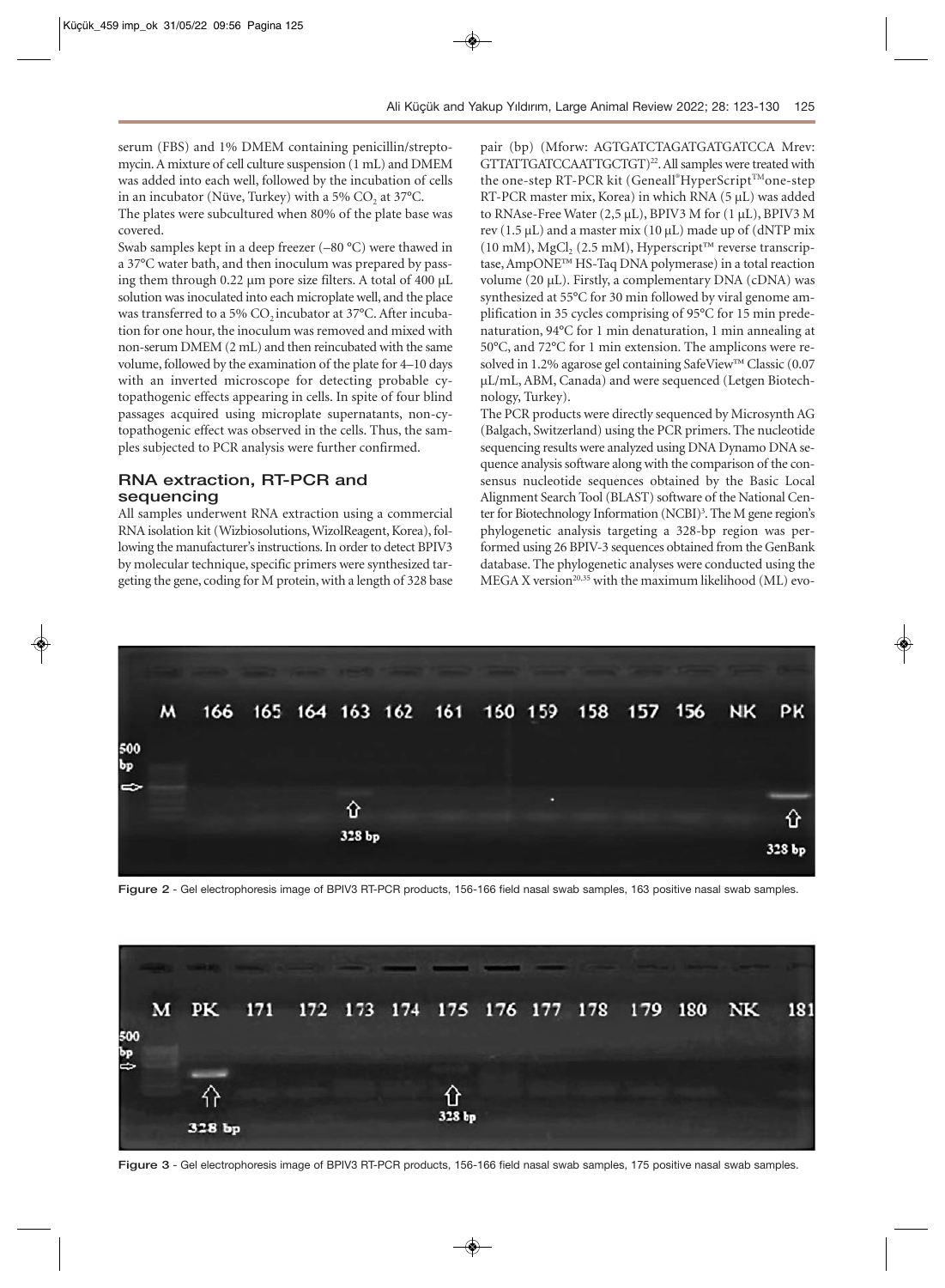lutionary tree based on the Tamura-Nei (TN92G+I) model<sup>20,35</sup> with 1,000 bootstrap replicates for the genetic distance determination between the associated nucleotide sequences.

### **Antigenic detection using direct ımmunofluorescence**

All conjunctival and nasal swab samples underwent DIF in which the pre-fixed cells were stained with polyclonal antiserum conjugate (VMRD, USA) marked with a fluorescent dye, Fluorescein isothiocyanate (FITC). This assay revealed the presence of antigen after incubating at 37°C for 30 min in a humid environment. The cells were evaluated under a fluorescent microscope (Olympus Corp., Tokyo, Japan).

#### **Histopathology**

A lung tissue sample taken from an animal that underwent necropsy was used for histopathologic examination. The samples were blocked with 10% formaldehyde and fixed using paraffin, alcohol, and xylene. The samples were cut into 5-micron sections and transferred on slides. The sections were stained with hematoxylin and eosin and examined under a microscope (Olympus Co., Tokyo, Japan). A morphometric analysis was also carried out by Database Manual Cell Sens Life Science Imaging Software System (Olympus Co., Tokyo, Japan).

#### **Table 2** - Comparison of positivity rates according to test results.

### **Virus isolation**

All nasal and conjunctival swab samples taken from the 190 study animals were planted on the MDBK and Vero cell lines for isolating BPIV3. Despite four blind passages, non- cytopathological event was observed in the microscopic examinations.

#### **Molecular and sequence analysis**

Of the nasal and conjunctival swabs along with leukocyte samples obtained from 190 study animals, the RT-PCR technique detected BPIV3 viral nucleic acid only two nasal swab samples (sample no: 163 and 175, Table 2). The positive nasal swab samples were obtained in the months of December-February when respiratory disease symptoms were frequently observed for 3–7 days, such as abdominal respiration, fever >39°C, mucopurulent nasal flow, and cough. The phylogenetic analysis of the 163NS sample yielded an etiologic agent BPIV3, by RT-PCR technique using primers specific to a gene for M protein. Additionally, this agent was identified in the GenBank database with accession no. MT949524. In contrast, the other positive sample, 175NS showed no sequence similarity in the database. The reason for this unusual fact might be that due to its fragile structure, the extracted viral RNA got degraded during storage or transportation. The sequence similarity of BPIV3 based on M gene amplicons (328 bp) is given in Table 3.

|                   |                       | Number of Positive Samples (%) |               |  |  |  |  |  |  |
|-------------------|-----------------------|--------------------------------|---------------|--|--|--|--|--|--|
| <b>Samples</b>    | Number of Samples (n) | <b>RT-PCR</b>                  | <b>DIF</b>    |  |  |  |  |  |  |
| Leukocyte         | 190                   | %0 (0/190)                     |               |  |  |  |  |  |  |
| Nasal swab        | 190                   | %1,05(2/190)                   | %3.15 (6/190) |  |  |  |  |  |  |
| Conjunctival swab | 190                   | %0 (0/190)                     | %0(0/190)     |  |  |  |  |  |  |

\* No Test Available



**Figure 4** - DIF Positive nasal swab sample (sample number 163).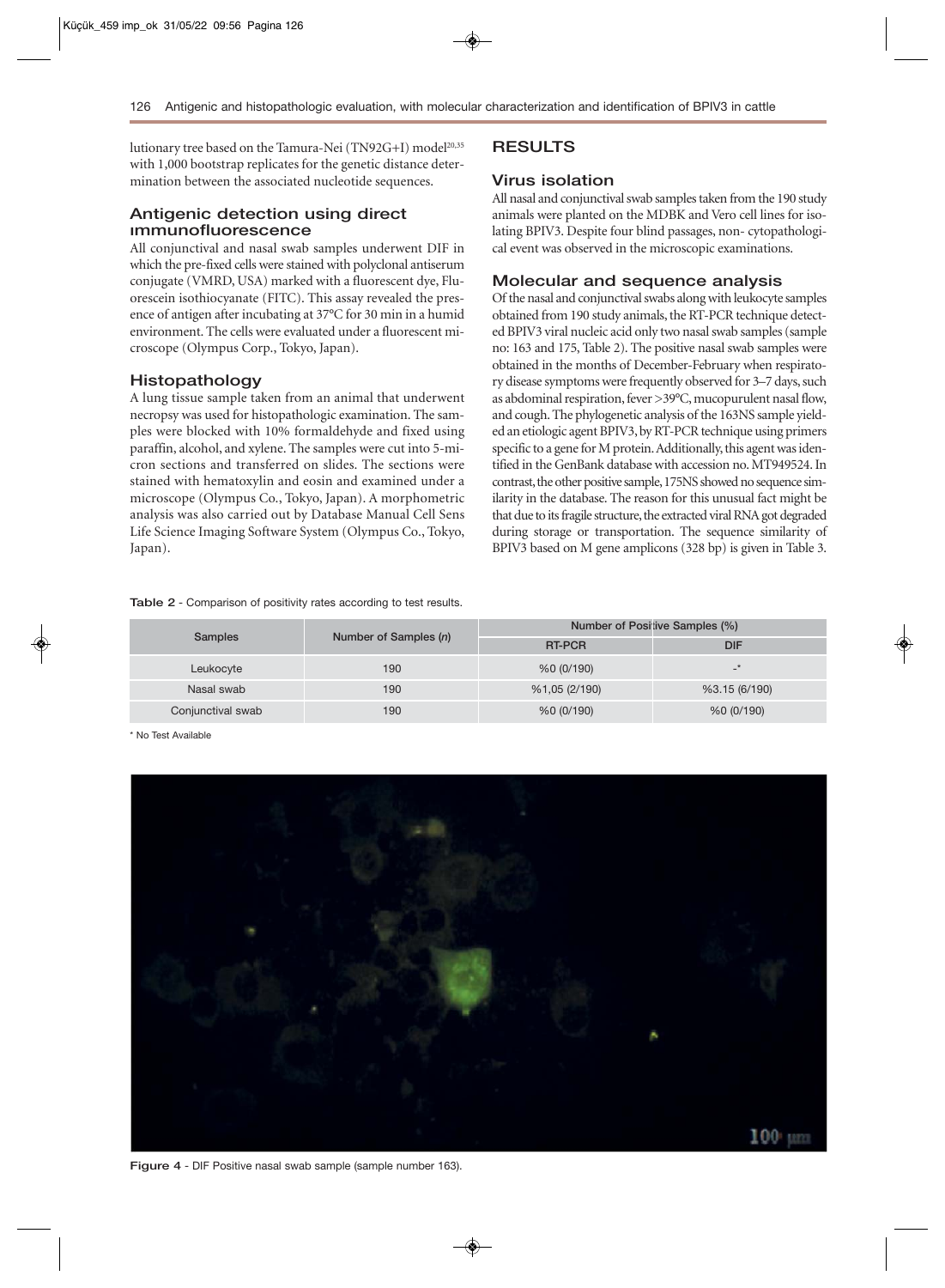| 25              |            |                |            |              |            |                |            |            |             |              |                |              |             |               |             |             |             |                |              |                     |              |             |                |             |                     |
|-----------------|------------|----------------|------------|--------------|------------|----------------|------------|------------|-------------|--------------|----------------|--------------|-------------|---------------|-------------|-------------|-------------|----------------|--------------|---------------------|--------------|-------------|----------------|-------------|---------------------|
| 24              |            |                |            |              |            |                |            |            |             |              |                |              |             |               |             |             |             |                |              |                     |              |             |                |             | 99.02               |
| 23              |            |                |            |              |            |                |            |            |             |              |                |              |             |               |             |             |             |                |              |                     |              |             | $\blacksquare$ | 100         | 99.02               |
| 22              |            |                |            |              |            |                |            |            |             |              |                |              |             |               |             |             |             |                |              |                     |              |             | 93,46          | 93,46       | 94,62               |
| $\overline{21}$ |            |                |            |              |            |                |            |            |             |              |                |              |             |               |             |             |             |                |              |                     | $\mathbf{r}$ | 100         | 93,46          | 93,46       | 94,62               |
| 20              |            |                |            |              |            |                |            |            |             |              |                |              |             |               |             |             |             |                |              |                     | 99,35        | 99,35       | 93,43          | 93,43       | 94,6                |
| $\overline{19}$ |            |                |            |              |            |                |            |            |             |              |                |              |             |               |             |             |             |                | $\mathbf{I}$ | 89,34               | 89,34        | 89,34       | 92,44          | 92,44       | 92,03               |
| $\frac{8}{1}$   |            |                |            |              |            |                |            |            |             |              |                |              |             |               |             |             |             | $\blacksquare$ | 100          | 89,34               | 89,34        | 89,34       | 92,44          | 92,44       | 92,03               |
| $\overline{1}$  |            |                |            |              |            |                |            |            |             |              |                |              |             |               |             |             |             | 87,52          | 87,52        | 81,91               | 80,72        | 80,72       | 83,68          | 83,68       | 84,1                |
| $\frac{6}{5}$   |            |                |            |              |            |                |            |            |             |              |                |              |             |               |             |             | 98,69       | 88,38          | 88,38        | 81,91               | 80,72        | 80,72       | 84,61          | 84,61       | 84,1                |
| $\frac{5}{1}$   |            |                |            |              |            |                |            |            |             |              |                |              |             |               |             | 98,35       | 99,02       | 86,16          | 86,16        | 80,39               | 80,28        | 80,28       | 82,22          | 82,22       | 82,65               |
| $\frac{1}{4}$   |            |                |            |              |            |                |            |            |             |              |                |              |             |               | 99,02       | 98,01       | 98,69       | 86,64          | 86,64        | 82,02               | 80,03        | 80,03       | 82,75          | 82,75       | 83,17               |
| $\frac{3}{2}$   |            |                |            |              |            |                |            |            |             |              |                |              |             | 98,68         | 99,02       | 98,69       | 99,35       | 86,61          | 86,61        | 80,89               | 79,66        | 79,66       | 82,7           | 82,7        | 83,12               |
| $\frac{2}{3}$   |            |                |            |              |            |                |            |            |             |              |                | $\mathbf{r}$ | 96,97       | 97,67         | 97,31       | 96,28       | 96,98       | 84,28          | 84,28        | $\overline{\infty}$ | 79,78        | 79,78       | 81,16          | 81,16       | 82,65               |
| H               |            |                |            |              |            |                |            |            |             |              | $\blacksquare$ | 100          | 96,97       | 97,67         | 97,31       | 96,28       | 96,98       | 84,28          | 84,28        | $\overline{\infty}$ | 79,78        | 79,78       | 81,16          | 81,16       | 82,65               |
| $\cong$         |            |                |            |              |            |                |            |            |             | $\mathbf{r}$ | 100            | 100          | 96,97       | 96,97         | 97,31       | 96,28       | 96,98       | 84,28          | 84,28        | $\overline{\infty}$ | 79,78        | 79,78       | 81,16          | 81,16       | 82,65               |
| ၜ               |            |                |            |              |            |                |            |            |             | 99,2         | 99,2           | 99,2         | 97,31       | 88            | 97,65       | 96,62       | 97,31       | 85,68          | 85,68        | 80,45               | 79,22        | 79,22       | 80,62          | 80,62       | 82,12               |
| $\infty$        |            |                |            |              |            |                |            |            | 100         | 99,2         | 99,2           | 99,2         | 97,31       | $\frac{8}{3}$ | 97,65       | 96,62       | 97,31       | 85,68          | 85,68        | 80,45               | 79,22        | 79,22       | 80,62          | 80,62       | 82,12               |
|                 |            |                |            |              |            |                |            | 97,99      | 97,99       | 97,65        | 97,65          | 97,65        | 96,59       | 97,3          | 96,94       | 95,88       | 96,59       | 84,65          | 84,65        | 79,28               | 78,01        | 78,01       | 80,56          | 80,56       | $\overline{\infty}$ |
| 6               |            |                |            |              |            | $\blacksquare$ | 80,28      | 82,5       | 82,5        | 81,97        | 81,97          | 81,97        | 79,34       | 80,39         | 80,94       | 81,38       | 79,9        | 81,21          | 81,21        | 78,58               | 78,97        | 78,97       | 81,6           | 81,6        | 80,6                |
| 5               |            |                |            |              |            | 100            | 80,28      | 82,5       | 82,5        | 81,97        | 81,97          | 81,97        | 79,34       | 80,39         | 80,94       | 81,38       | 79,9        | 81,21          | 81,21        | 78,58               | 78,97        | 78,97       | 81,6           | 81,6        | 80,6                |
| 4               |            |                |            | $\mathbf{I}$ | 99,35      | 99,35          | 80,28      | 82,5       | 82,5        | 81,97        | 81,97          | 81,97        | 79,34       | 80,39         | 80,94       | 80,39       | 79,9        | 81,21          | 81,21        | 78,58               | 78,97        | 78,97       | 81,6           | 81,6        | 80,6                |
| S               |            |                | r.         | 89,16        | 89,98      | 89,98          | 82,74      | 85,36      | 85,31       | 85,71        | 85,71          | 85,71        | 81,85       | 82,84         | 82,32       | 82,84       | 81,9        | 76,45          | 76,45        | 78,08               | 76,77        | 76,77       | 78,01          | 78,01       | 79,6                |
| 2               |            | $\blacksquare$ | 66,33      | 67,27        | 66,62      | 66,62          | 62,58      | 62,74      | 62,74       | 60,9         | 60,59          | 60,59        | 63,52       | 60,47         | 61,27       | 63,41       | 63,41       | 70,06          | 70,06        | 65,39               | 64,88        | 64,88       | 67,87          | 67,87       | 67,77               |
|                 |            | 100            | 66,33      | 67,27        | 66,62      | 66,62          | 62,58      | 62,74      | 62,74       | 60,59        | 60,59          | 60,59        | 63,52       | 60,47         | 61,27       | 63,41       | 63,41       | 70,06          | 70,06        | 65,39               | 64,88        | 64,88       | 67,87          | 67,87       | 67,77               |
|                 |            |                |            |              |            |                |            |            |             |              |                |              |             |               |             |             |             |                |              |                     |              |             |                |             |                     |
| <b>Isolates</b> | 1 KT215610 | 2 NC028362     | 3 EU277658 | 4 KJ647284   | 5 KP764763 | 6KJ647286      | 7 KY511410 | 8 MH357343 | 9 BUR/BPIV3 | 10 HQ530153  | 11 KU198929    | 12 KT071671  | 13 JX969001 | 14 KJ647287   | 15 KJ647285 | 16 LC040886 | 17 LC000638 | 18 AB770484    | 19 AB770485  | 20 KJ647289         | 21 KP757872  | 22 JQ063064 | 23 NC002161    | 24 AF178654 | 25 AF178655         |
|                 |            |                |            |              |            |                |            |            |             |              |                |              |             |               |             |             |             |                |              |                     |              |             |                |             |                     |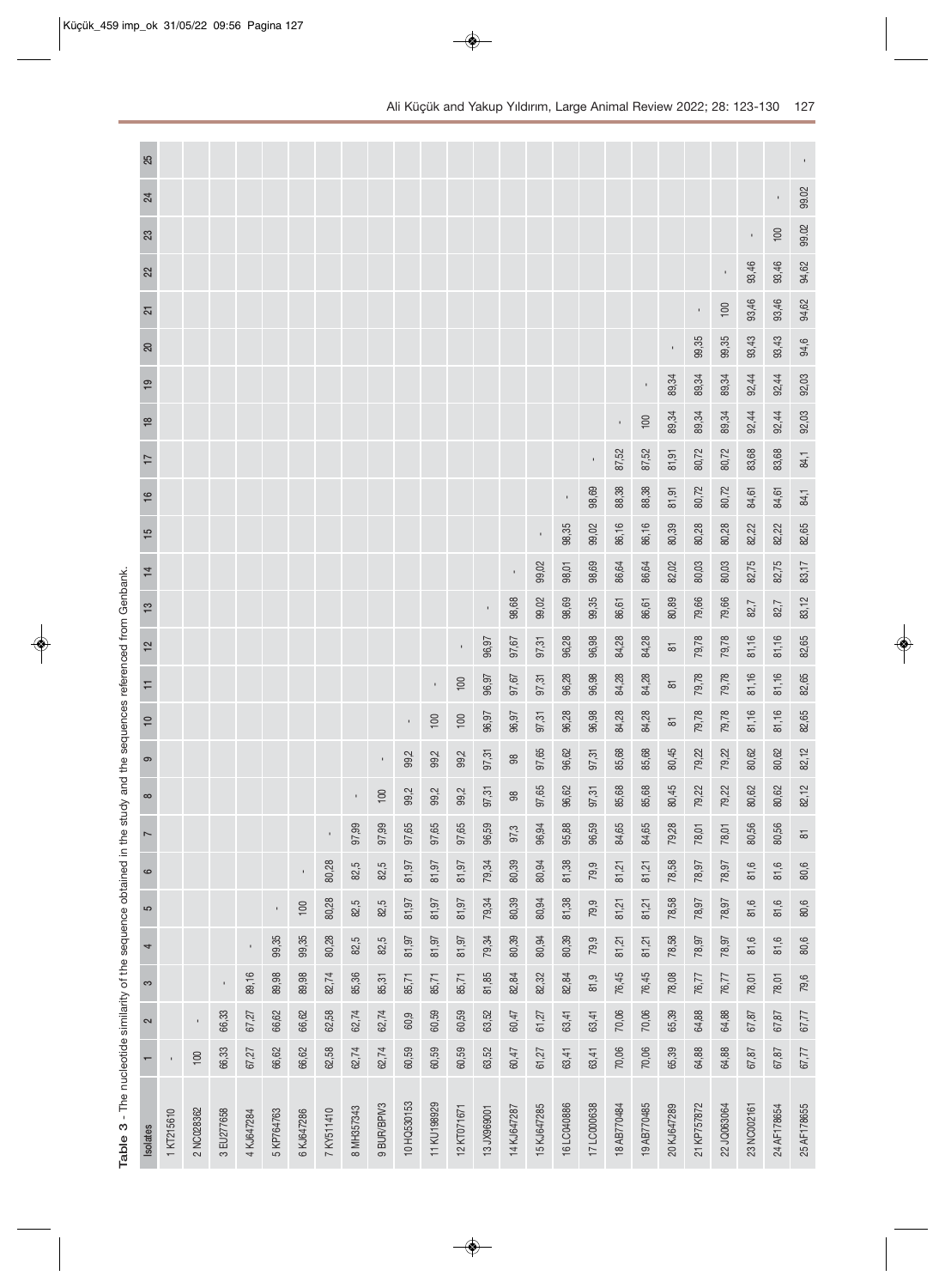

Figure 5 - The histological view of a normal looking lung (A), lung veins by small scale magnification (black thin cursor) and black (thick cursor) normal microscopic view of a bronchiole, Bar= 200µm. (B), view of alveoles (red thin cursors), Bar= 100µm. (C), close view of alveoles (red thin cursors), Bar= 50µm. (D), view of alveole septal tissue (red thick cursor), Bar= 20µm, Hemotoxylin Eosine (HE). Histopathological view of a lung with pneumonia (E), increase in veining (black thin cursors) and common ligament growth (black cursor heads), Bar= 200µm. (F), close view of veining and ligament increase, Bar= 100µm. (G), septal tissue thickening (red thick cursors), Bar= 50µm. (H), inflammatory cell infiltration (red thin cursors), Bar= 20µm.

#### **Antigenic analysis**

Antigenic analysis was carried out by the DIF method for the 380 nasal and conjunctival swab samples taken from 190 animals. Of them, BPIV3 antigen was found in six nasal swab, while BPIV3 could not be detected in any of the conjunctival swab samples (Table 2).

#### **Histopathological results**

The animal number 163, whose nasal swab sample showed the presence of BPIV3 by RT-PCR and DIF tests and was vaccinated against other respiratory infection pathogens (Bovine Herpesvirus-1 (BHV-1), Bovine Viral Diarrhea Virus (BVDV), Bovine Respiratory Syncytial Virus (BRSV), Pasteurella, etc.) died. After conducting necropsy, the obtained lung tissue samples underwent a histopathological examination, using a healthy animal's lung as a control. No macroscopic or microscopic histopathologic finding was visible in the lung used as control, while macroscopic samples of BPIV3 infected lesions showed severe venous hyperemia and partly necrotic areas. Other findings, such as an increase in epithelial cell proliferation along with septal tissue thickness and inflammatory cell infiltration, were also noted. Since the animal undergoing histopathological examination was vaccinated against other agents causing respiratory tract infection, it was suggested that the lung's pathological findings were caused by BPIV3. Owing to the fact that as the infected lung areas were placed

in formaldehyde following the necropsy, the antigenic or molecular diagnosis could not be performed on such tissues.

### **DISCUSSION**

The Bovine respiratory disease complex (BRDC) is one of the commonly observed multifactorial bovine health problems around the world caused by several viral pathogens like BPIV3, BHV-1, BCoV (Bovine Coronovirus), BRSV, BAV (Bovine Adenovirus), BVDV as well as bacterial ones like *Pasteurella mul-* *tocida, Mannheimia haemolytica, Histophilus somni*12,15. Based on this, the winter and autumn months are generally preferred as the BPIV3 sampling period due to its proceeding subclinical manifestations. There are several predisposing factors associated with disease aggravation like frequent infections, weight loss, decreased carcass quality, inadequate prophylaxis, increased veterinary expenditures, decreased fertility, as well as fatal pneumonia caused by co-infection with other pathogens causing extensive economic losses<sup>10</sup>. While a serological and epidemiological study conducted by Tiwari et al.<sup>37</sup> in 2016 performed on livestock and dairy animals revealed that BPIV3 is endemic all over the world, a seropositivity rate of 18–94.6% was also detected in various Turkish serological studies<sup>1,13,16,24,29,41,42,43</sup>

This study aimed to diagnose BPIV3 by RT-PCR technique using nasal and conjunctival swabs along with blood samples of 190 non-vaccinated animals of different races, ages, and genders showing respiratory infection. Simultaneously, DIF for nasal and conjunctival swab samples of the same animals was also conducted for antigen-based diagnosis. A histopathological examination was also carried out for lung tissue samples following the necropsy of an animal vaccinated against other viral or bacterial pathogens (BRSV, BHV-1, BVDV, Pasteurella, etc.), causing respiratory infections for determining the effects of the virus on tissues.

Our study was not successful in conducting the virus isolation procedure while performing cell culture plating. The same was also substantiated by Noori et al.<sup>26</sup> in their 2014 study that was conducted on the virus isolation technique from cell culture passages. In their study, there was only one case of virus isolation out of 25 positive samples detected in DIF and PCR analysis. This suggested that viruses, due to their fragile structure, could hardly adapt to cell lines. Thus cell culture studies are not good in diagnosing BPIV3 infections.

Several studies on BPIV3 molecular detection have been conducted worldwide<sup>15,17,18,23,27,39,44</sup>. In this study, a variable prevalence, between 0% and 21.6%, has been reported. Similarly, a Turkish study by Hacioglu<sup>14</sup> in 2011 revealed a positivity rate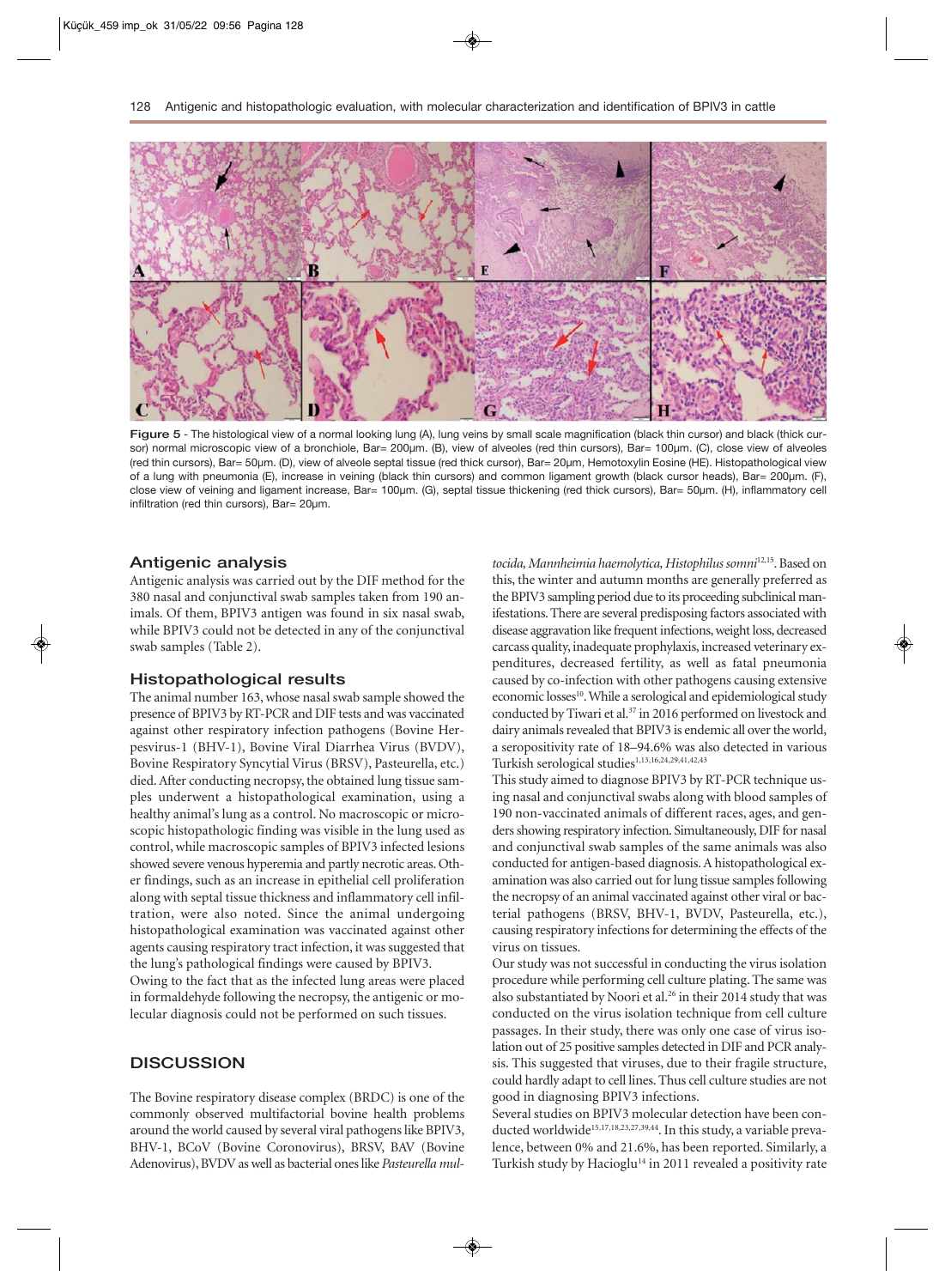of 1.41% (1/71) in the nasal swab samples by RT-PCR technique, while Timurkan et al.<sup>36</sup> in 2019 as well as Toker and Yesilbag<sup>38</sup> in 2021, reported a positivity rate of 1.94% (3/155) and 0.51% (1/193) in nasal swab and lung tissue samples, respectively. Comakli et al.<sup>7</sup>, in their study on teat tissue samples, detected BPIV3 viral genome at a rate of 21.67% (26/120) by qRT-PCR technique.

This difference in prevalence values was due to several variables like the specificity (different primers) and sensitivity (qPCR) of the applied molecular diagnosis technique, the sample's viral load (nasal swab, lung tissue sample, tracheal sample), the animal's state being seropositive or convalescent as well as the fragility of the agent.

163 NS strain obtained in this study was located in BPIV3 genotype C and was detected in close genetic relationship with some other isolates discovered in China, Turkey, Japan, the USA, and South Korea. A comparative study with other isolates by Albayrak et al.<sup>1</sup> in 2019 revealed that it was 99.68% similar to the isolate (MH357343) found in the Samsun study, while Timurkan et al.36 in 2019 described a similarity of 97.99% to the one found in the Erzurum study. In accordance with this information, our study supported the fact that BPIV3 genotype C was in circulation in various cattle populations around Turkey. This study is the first one that has attempted both antigen-based and molecular detection along with genetic evaluation of BPIV3 in south of Turkey.

The strain obtained in our study showed similarities to the isolates (HQ530153, KU198929, KT071671) discovered by Zhu et al.44 and Wen et al.40 in China at a rate of 99.2%, as well as the isolates (LC000638, LC040886) obtained in a Japanese study by Konishi et al<sup>19</sup> in 2014 at the rates of 96.62% and 97.31%, respectively. It was also similar to the virus (JX969001) isolated by Oem et al.28 in South Korea at a rate of 97.31% and also to the strains (KJ647285, KJ647287, KJ647289) described by Neill et al.25 in the USA at the rates of 97.65%, 98%, and 80.45%, respectively. On the other hand, it had a 79.22% genetic similarity with the strain (KP757872) isolated by Sobhy et al.<sup>33</sup> in Egypt, while the strain's genetic similarity obtained in our study to SF-4 was accepted as the reference strain (AF178655) and was designated as 82.12% Bailley<sup>4</sup>.

Several previous studies conducted on BPIV3 antigen-based detection by DIF test reported a prevalence rate between 9.8% and 41.5%<sup>2,5,6,8,11,17,22,31</sup>. Our study also observed a positivity rate lower than the other studies, which might have occurred due to conscious breeding in the sampling areas, improved veterinary services, common vaccination applications, and better coping strategies with infections. Based on this, it was suggested that both mucosal and systemic immunity play a crucial role in maintaining a lower positivity rate as mucosal immunity prevents the infection and decreases the dispersion, while systemic immunity allows an infection to have lesser manifestations<sup>9,21</sup>. As the sampled animals had strong mucosal immunity, the presence of seropositivity, as well as maternal antibodies against the agent, clearly depicted the interplay among several other biological agents resulting in a lower prevalence rate.

In our study, the diagnosis was clear in animals whose nasal swab samples were obtained for BPIV3 detection through molecular and antigen-based analyses. The presence of clinical symptoms in animals without the detection of BPIV3 viral genome confirmed the presence of a respiratory system infection either caused by other viral, bacterial, or parasitic pathogens or due to secondary infections occurring after BPIV3 infection. The

disease did not contain the agent as either the agent or the animals were in a convalescence period since one or two weeks had passed after the appearance of severe symptoms. On the other hand, the agent's detection could not be performed on conjunctival swab samples as it showed a greater affinity toward respiratory tract cells, where N-acetyl-neuraminic acid (NANA) receptor molecules such as BPIV3 pneumocytes, bronchial and tracheal epithelial cells were abundant<sup>21</sup>. Additionally, due to the absence, or an extremely shorter viremia period, the absence of virus detection in blood samples was considered a normal occurrence.

## **CONCLUSIONS**

To conclude, due to a higher positivity rate observed in the DIF test as compared to the RT-PCR during the laboratory diagnosis of BPIV3 infection, more studies involving a greater number of samples are required to determine and compare the specificity and sensitivity of the above-mentioned methods in diagnosing BPIV3 infections. On the other hand we believe that the DIF method is practical and reliable for virologic detection of BPIV3 from nasal swap samples, it is a cheaper and faster diagnostic method compared to molecular methods and virus isolation studies. For an accurate virological diagnosis during the acute phase, nasal swab samples should be collected properly and must be brought quickly to the diagnostic laboratories in a suitable transport medium under the cold chain distribution process. Additionally, it should also be considered that nasal swab samples should always be collected in the acute phase of the disease and from the animals showing respiratory infection symptoms for an effective virological and molecular diagnosis. On the other hand, we believe that genetic differences between BPIV3 isolates are important to determine the strain to be used for vaccine production. Therefore, phylogenetic studies should be performed that include more and different gene regions.

### **Declaration**

**Availability of data and material**All data and material are available.

**Code availability** Not applicable for that section

**Author's contribution** YY and AK conceived and designed research. AK and YY conducted experiments. YY and AK contributed new reagents or analytical tools. YY and AK analyzed data. YY and AK wrote the manuscript. All authors read and approved the manuscript.

**Funding**: This research was supported by Burdur Mehmet Akif Ersoy University Research Fund (Project No: 0476-DR-17) as a PhD thesis on "Investigation of Parainfluenza Virus Type 3 (BPIV3) in Cattle Using Direct Immunfluorescence (DIF) Test and Reverse Transcriptase - Polymerase Chain Reaction (RT-PCR) Technique".

**Ethics Approval** The sampling was conducted according to permission from local ethical committee for animal experiments (MAKU-HADYEK 318/2017).

**Consent to Participate** Consent of participation in this study was obtained.

**Consent of Publication** All authors agree to publish this manuscript.

**Conflict of Interests:** The authors declare that there is no conflict of interests regarding the publication of this article.